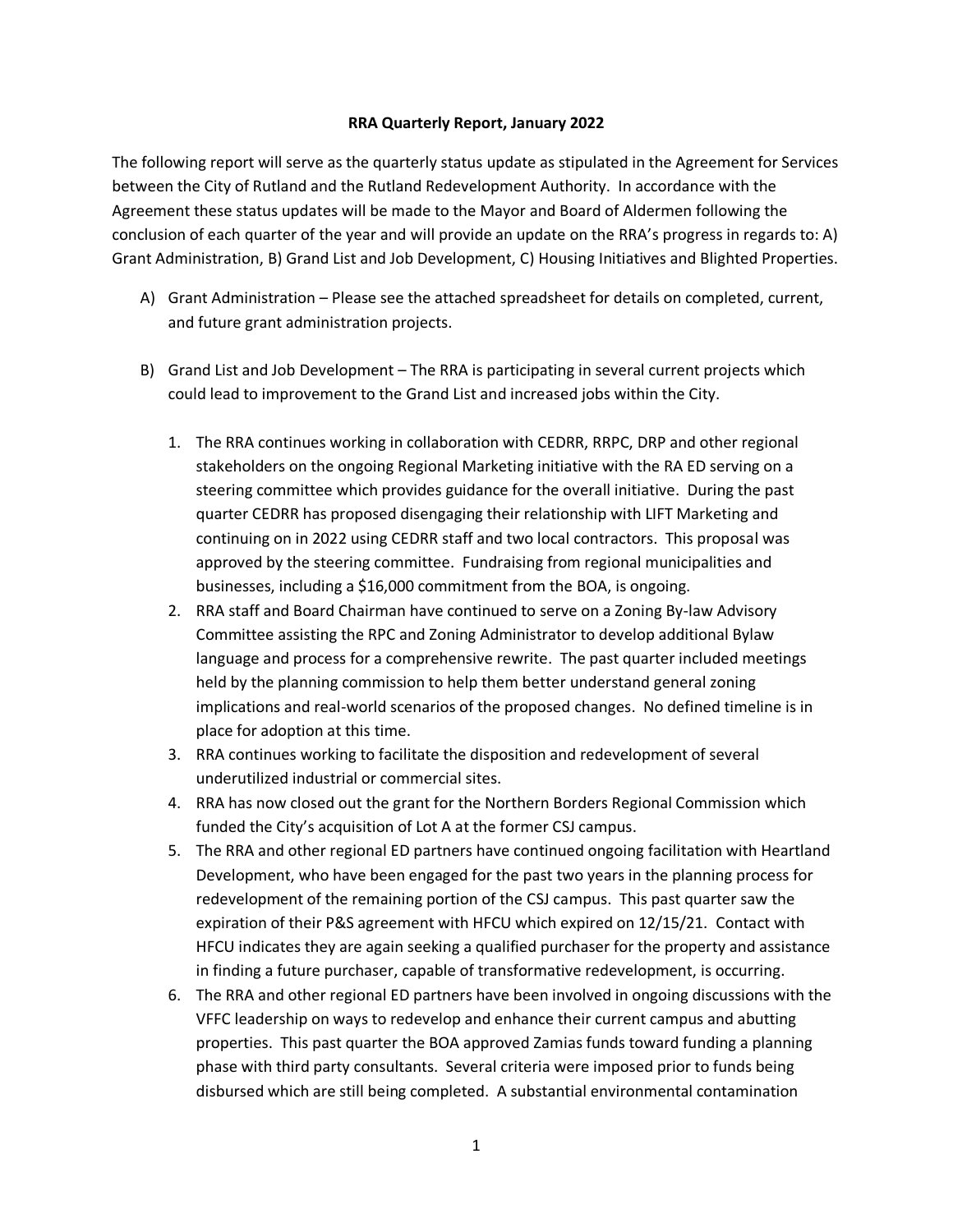finding was discovered as part of a Phase II environmental assessment which has impacted the current business operations at the site. The full impact on this new complication to the planning study and its timing are not fully known at this time.

- 7. The past quarter saw the decommissioning and storage of the 2021 Center Street parklet and streetscape materials with much appreciated assistance by DPW and the Rec and Parks Department. Most materials appear to be in good condition and should be functional for redeployment in Summer 2022.
- 8. In an effort to pursue a permanent implementation plan for the Center Street enhancement the City/RRA continues work with Dubois & King as the consulting engineer. This study is now well underway with current work on creating conceptual designs and finalizing a local traffic study. It is anticipated that conceptual designs will be completed and released for stakeholder and public discussion in February, 2022.
- 9. The RRA and DRP are working together on the Downtown Pedestrian Wayfinding Sign initiative. Due to delays in approval and supply chain issues with ordering materials the signs are now expected to be installed and project completed during Spring of 2022
- 10. In the past quarter RRA reviewed and recommended, and BOA approved, BIAP grants to Two Ravens Games at 165 Woodstock Ave, Marble Valley Catering Company at 22 Killington Ave., Last Cup Café at 87 State Street, and Green Mountain Liquidation Center at 124 Strongs Ave., as well as a WWRRI incentive to Horizons Early Learning Center at 92 Allen Street.
- 11. As part of the ARPA funding provided to the City the RRA has provided a request for funding of a local "Business Plan Competition" initiative which will be considered by the BOA.
- C) Housing Initiatives and Blighted Properties The following progress has been made towards the remediation of Rutland City's vacant and blighted properties and focus on improving City housing.
	- 1. RRA continues to help facilitate the city owned property disposition process with ongoing review and recommendations and the RRA ED and Board Chairman serving on the steering committee. There were three new properties considered in the past quarter which are currently being actively market for sale.
	- 2. RRA continues to oversee the City's Vacant/Blighted Residential Property Tax Stabilization program. There were no applicants in the past quarter.
	- 3. City/RRA assisted HTRC in their now complete Lincoln Place project. Ribbon cutting occurred on November 2<sup>nd</sup>.
	- 4. Discussion about improving market rate rental housing inventory in the City/region continues to be an important topic. A City "pilot" housing initiative has been proposed via the C&ED committee and funding sources for a sustainable market rate housing initiative are being explored. The RRA ED has also attended a meeting of a local group of multi-family housing investors/stakeholders.
	- 5. RRA continues working with other interested stakeholders to facilitate discussion with Brixmor Property Group around possible improvement to the Rutland Plaza site. Ideas to improve both vitality and traffic/pedestrian flow within the northern section of the Plaza